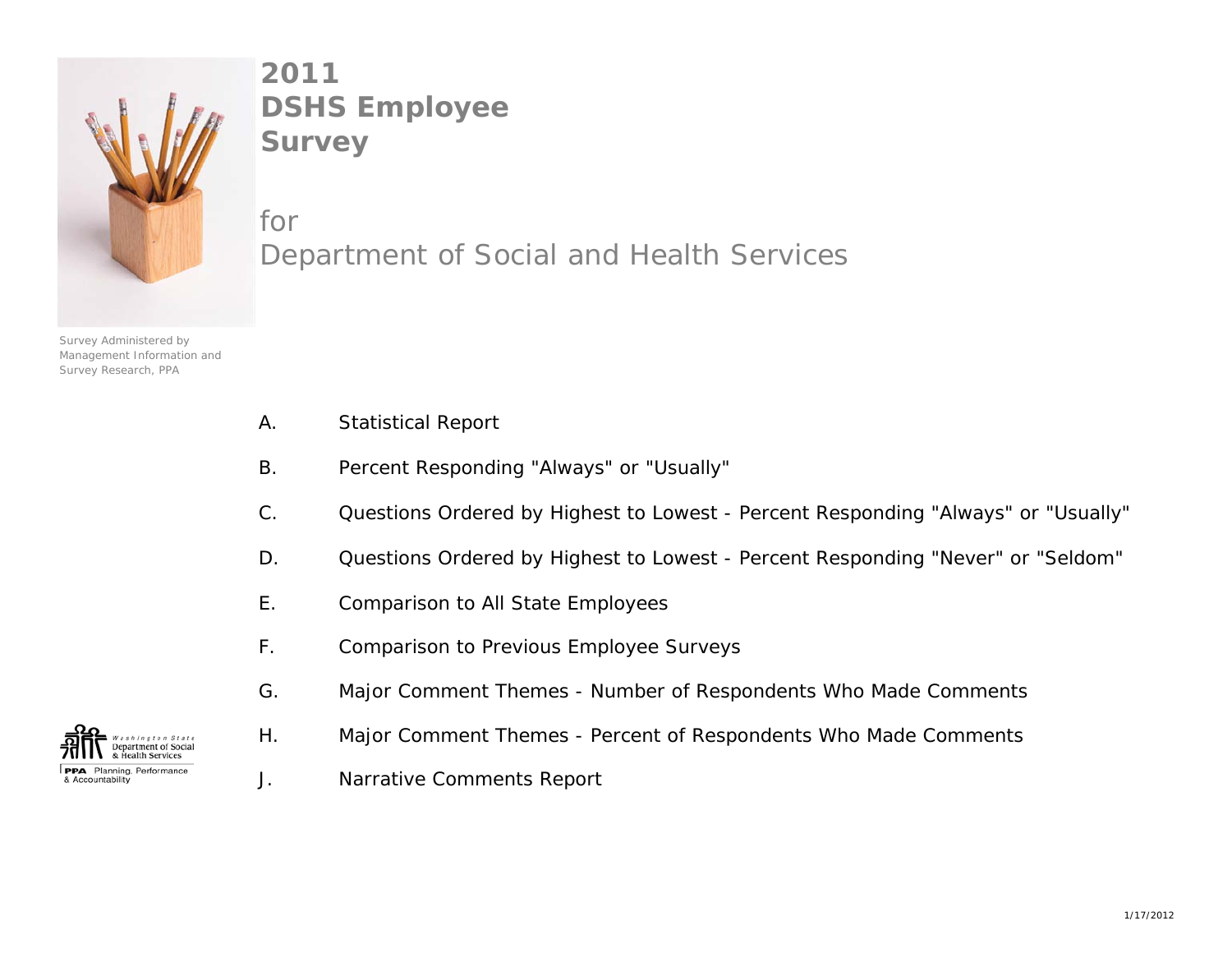## **Statistical Report**

DSHS Employee Survey - Oct-Nov 2011 All DSHS Staff - Weighted

|                |                                                                                            |                               | Percent of Responses |              |        |                             |                      | Percent                  |
|----------------|--------------------------------------------------------------------------------------------|-------------------------------|----------------------|--------------|--------|-----------------------------|----------------------|--------------------------|
|                | QUESTION                                                                                   | Almost<br>Always or<br>Always | Usually              | Occasionally | Seldom | Almost<br>Never or<br>Never | Average <sup>1</sup> | Always or<br>Usually $2$ |
|                |                                                                                            |                               |                      |              |        |                             |                      |                          |
| $\vert$ 1      | I have the opportunity to give input on decisions affecting my work.                       | 17%                           | 30%                  | 25%          | 17%    | 11%                         | 3.24                 | 47%                      |
| 2              | I receive the information I need to do my job effectively.                                 | 19%                           | 48%                  | 22%          | 9%     | 3%                          | 3.69                 | 66%                      |
| 3              | I know how my work contributes to the goals of my agency.                                  | 41%                           | 38%                  | 11%          | 6%     | 4%                          | 4.07                 | 79%                      |
| 4              | I know what is expected of me at work.                                                     | 48%                           | 39%                  | 8%           | 3%     | 2%                          | 4.28                 | 87%                      |
| 5              | I have opportunities at work to learn and grow.                                            | 21%                           | 27%                  | 24%          | 16%    | 12%                         | 3.29                 | 48%                      |
| 6              | I have the tools and resources I need to do my job effectively.                            | 19%                           | 43%                  | 22%          | 10%    | 6%                          | 3.59                 | 62%                      |
| $\overline{7}$ | My supervisor treats me with dignity and respect.                                          | 59%                           | 24%                  | 9%           | 4%     | 4%                          | 4.29                 | 83%                      |
| 8              | My supervisor gives me ongoing feedback that helps me improve my<br>performance.           | 36%                           | 28%                  | 18%          | 10%    | 7%                          | 3.76                 | 64%                      |
| 9              | I receive recognition for a job well done.                                                 | 24%                           | 25%                  | 23%          | 16%    | 13%                         | 3.30                 | 48%                      |
| 10             | My performance evaluation provides me with meaningful information about<br>my performance. | 23%                           | 29%                  | 19%          | 14%    | 14%                         | 3.35                 | 53%                      |
| 11             | My supervisor holds me and my co-workers accountable for performance.                      | 43%                           | 32%                  | 13%          | 7%     | 5%                          | 3.99                 | 75%                      |
| 12             | I know how my agency measures its success.                                                 | 21%                           | 31%                  | 22%          | 14%    | 12%                         | 3.35                 | 52%                      |
| 13             | My agency consistently demonstrates support for a diverse workforce.                       | 29%                           | 34%                  | 20%          | 10%    | 7%                          | 3.69                 | 64%                      |
| 14             | I receive clear information about changes being made within the agency.                    | 11%                           | 27%                  | 28%          | 20%    | 14%                         | 3.01                 | 38%                      |
| 15             | I am encouraged to come up with better ways of doing things.                               | 18%                           | 26%                  | 23%          | 17%    | 16%                         | 3.13                 | 44%                      |
| 16             | In general, I'm satisfied with my job.                                                     | 23%                           | 38%                  | 21%          | 11%    | 7%                          | 3.58                 | 61%                      |
| 17             | A spirit of cooperation and teamwork exists in my workgroup.                               | 29%                           | 34%                  | 17%          | 11%    | 8%                          | 3.66                 | 64%                      |
| 18             | In my workgroup we use customer feedback to improve our work<br>processes.                 | 14%                           | 25%                  | 24%          | 19%    | 18%                         | 2.99                 | 39%                      |
| 19             | My agency uses my time and talents well.                                                   | 17%                           | 34%                  | 22%          | 14%    | 12%                         | 3.30                 | 52%                      |
| 20             | In my workgroup, people are treated fairly, without discrimination.                        | 38%                           | 31%                  | 14%          | 9%     | 9%                          | 3.80                 | 68%                      |
| 21             | Overall, my agency supports me in living a healthier life.                                 | 18%                           | 27%                  | 22%          | 16%    | 16%                         | 3.16                 | 46%                      |

<sup>1</sup>Average where "Almost Always or Always"=5, and "Almost Never or Never"=1. Does not include missing data.

<sup>2</sup>Percent answering "Almost Always or Always" or "Usually." Does not include missing data.

<sup>3</sup>Weighted numbers reflect the number who would have answered if all DSHS employees completed the survey.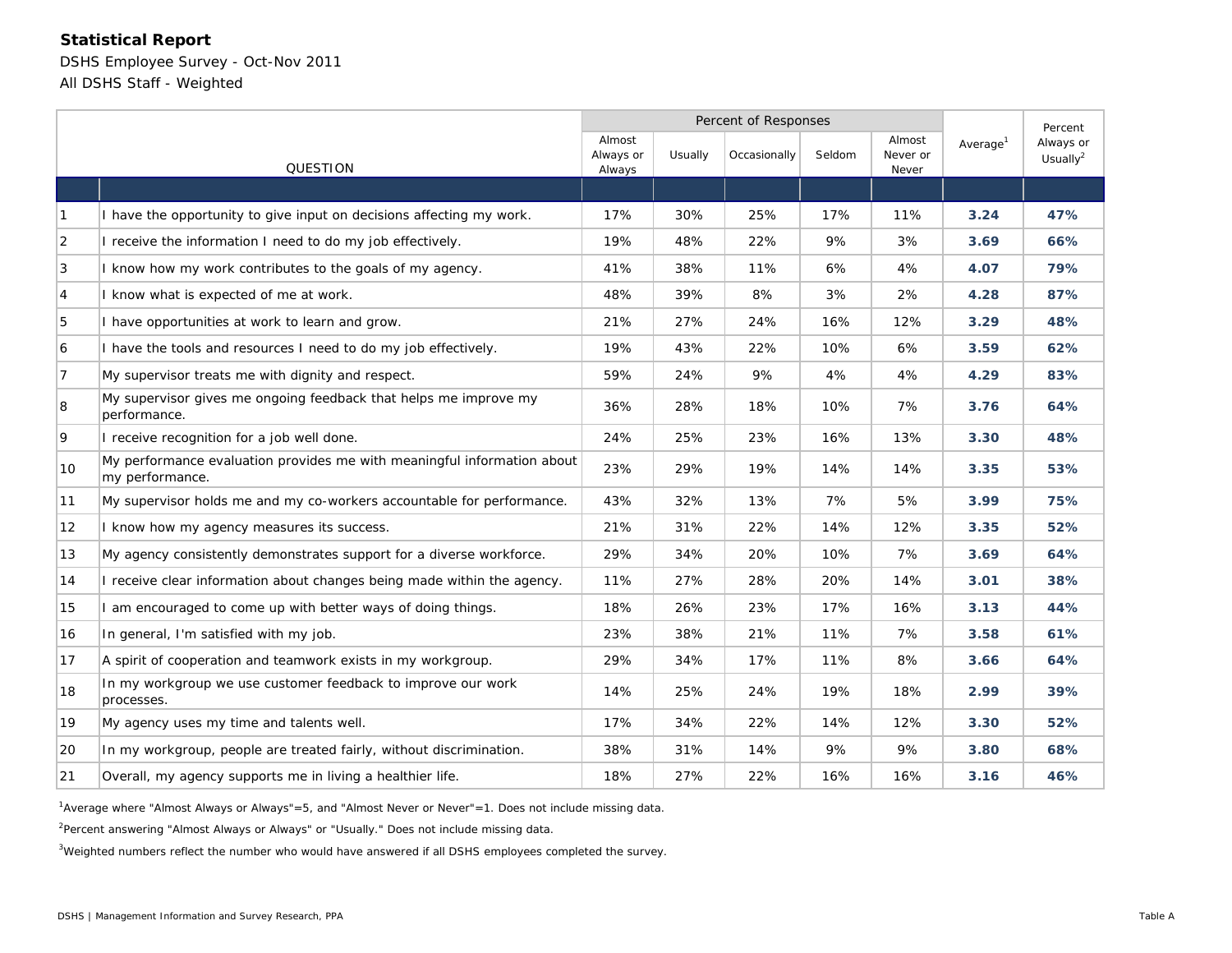### **Percent Responding "Always" or "Usually"**

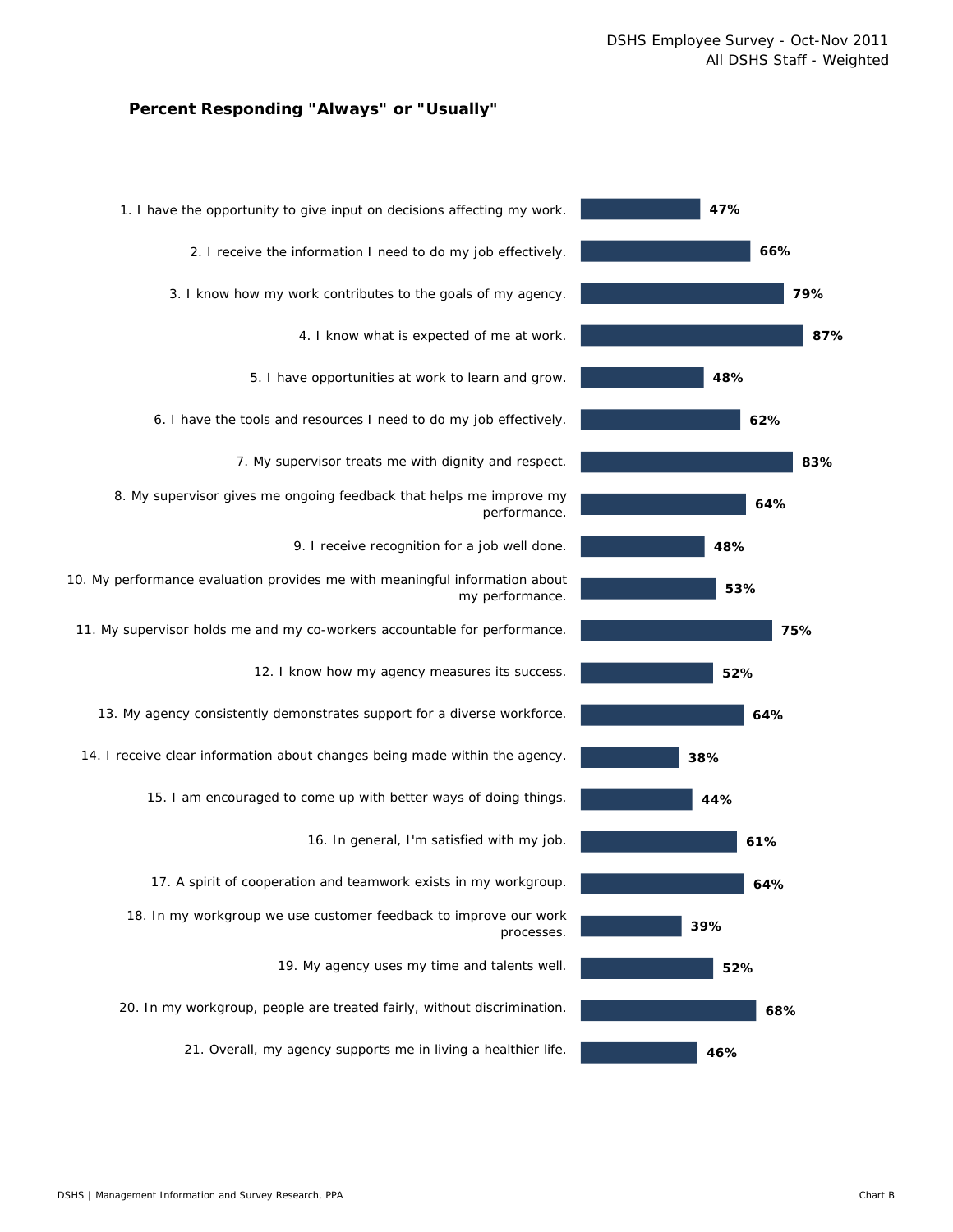## **Questions Ordered by Highest to Lowest Percent Responding "Always" or "Usually"**

| 87% | 4. I know what is expected of me at work.                                                      |
|-----|------------------------------------------------------------------------------------------------|
| 83% | 7. My supervisor treats me with dignity and respect.                                           |
| 79% | 3. I know how my work contributes to the goals of my agency.                                   |
| 75% | 11. My supervisor holds me and my co-workers accountable for performance.                      |
| 68% | 20. In my workgroup, people are treated fairly, without discrimination.                        |
| 66% | 2. I receive the information I need to do my job effectively.                                  |
| 64% | 8. My supervisor gives me ongoing feedback that helps me improve my<br>performance.            |
| 64% | 17. A spirit of cooperation and teamwork exists in my workgroup.                               |
| 64% | 13. My agency consistently demonstrates support for a diverse workforce.                       |
| 62% | 6. I have the tools and resources I need to do my job effectively.                             |
| 61% | 16. In general, I'm satisfied with my job.                                                     |
| 53% | 10. My performance evaluation provides me with meaningful information about<br>my performance. |
| 52% | 19. My agency uses my time and talents well.                                                   |
| 52% | 12. I know how my agency measures its success.                                                 |
| 48% | 9. I receive recognition for a job well done.                                                  |
| 48% | 5. I have opportunities at work to learn and grow.                                             |
| 47% | 1. I have the opportunity to give input on decisions affecting my work.                        |
| 46% | 21. Overall, my agency supports me in living a healthier life.                                 |
| 44% | 15. I am encouraged to come up with better ways of doing things.                               |
| 39% | 18. In my workgroup we use customer feedback to improve our work<br>processes.                 |
| 38% | 14. I receive clear information about changes being made within the agency.                    |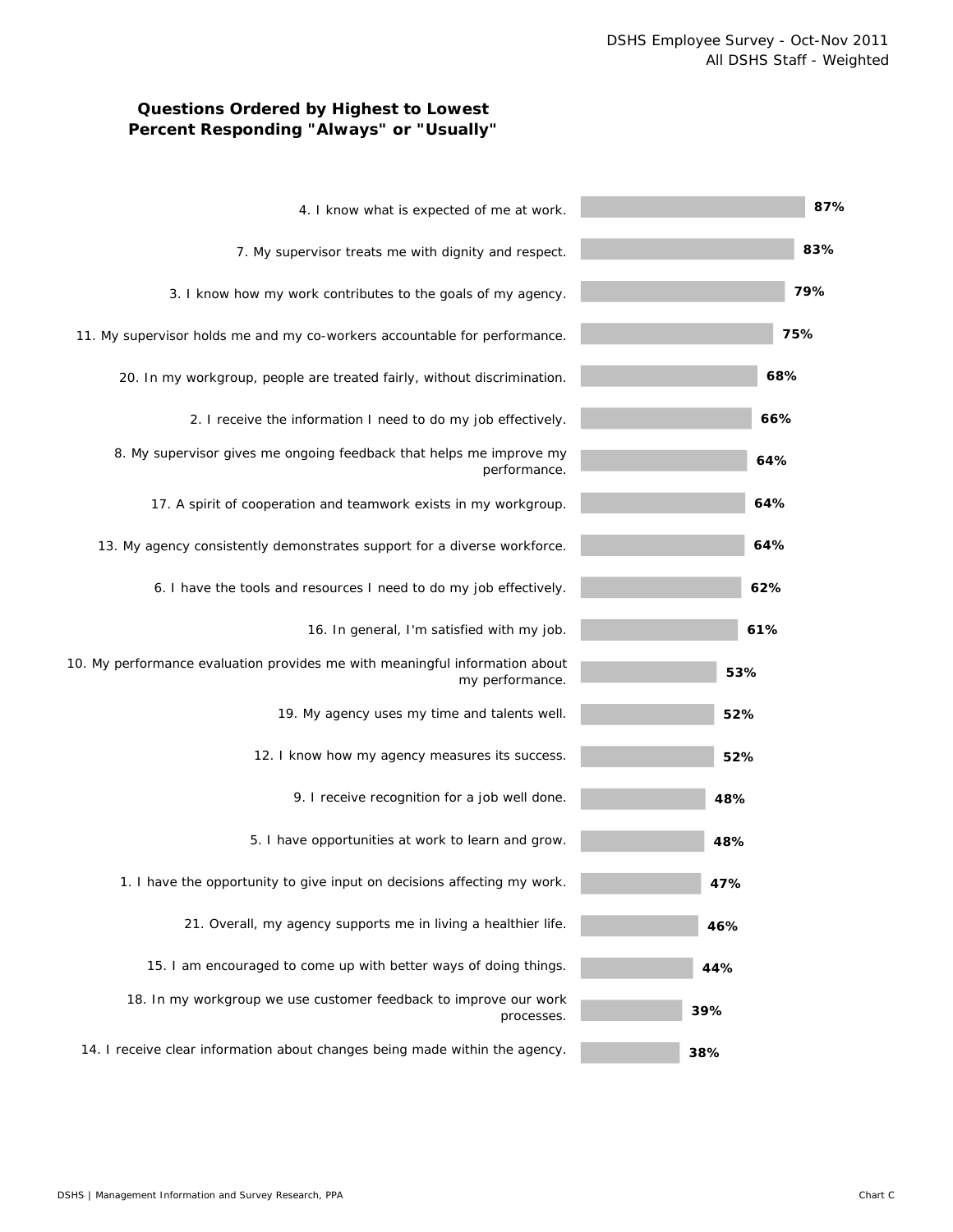## **Questions Ordered by Highest to Lowest Percent Responding "Never" or "Seldom"**

| 37% | 18. In my workgroup we use customer feedback to improve our work<br>processes.                 |  |  |  |  |
|-----|------------------------------------------------------------------------------------------------|--|--|--|--|
| 34% | 14. I receive clear information about changes being made within the agency.                    |  |  |  |  |
| 33% | 15. I am encouraged to come up with better ways of doing things.                               |  |  |  |  |
| 32% | 21. Overall, my agency supports me in living a healthier life.                                 |  |  |  |  |
| 29% | 9. I receive recognition for a job well done.                                                  |  |  |  |  |
| 28% | 1. I have the opportunity to give input on decisions affecting my work.                        |  |  |  |  |
| 28% | 10. My performance evaluation provides me with meaningful information about<br>my performance. |  |  |  |  |
| 28% | 5. I have opportunities at work to learn and grow.                                             |  |  |  |  |
| 27% | 19. My agency uses my time and talents well.                                                   |  |  |  |  |
| 26% | 12. I know how my agency measures its success.                                                 |  |  |  |  |
| 19% | 17. A spirit of cooperation and teamwork exists in my workgroup.                               |  |  |  |  |
| 18% | 16. In general, I'm satisfied with my job.                                                     |  |  |  |  |
| 17% | 8. My supervisor gives me ongoing feedback that helps me improve my<br>performance.            |  |  |  |  |
| 17% | 20. In my workgroup, people are treated fairly, without discrimination.                        |  |  |  |  |
| 17% | 13. My agency consistently demonstrates support for a diverse workforce.                       |  |  |  |  |
| 16% | 6. I have the tools and resources I need to do my job effectively.                             |  |  |  |  |
| 13% | 11. My supervisor holds me and my co-workers accountable for performance.                      |  |  |  |  |
| 12% | 2. I receive the information I need to do my job effectively.                                  |  |  |  |  |
| 9%  | 3. I know how my work contributes to the goals of my agency.                                   |  |  |  |  |
| 9%  | 7. My supervisor treats me with dignity and respect.                                           |  |  |  |  |
| 5%  | 4. I know what is expected of me at work.                                                      |  |  |  |  |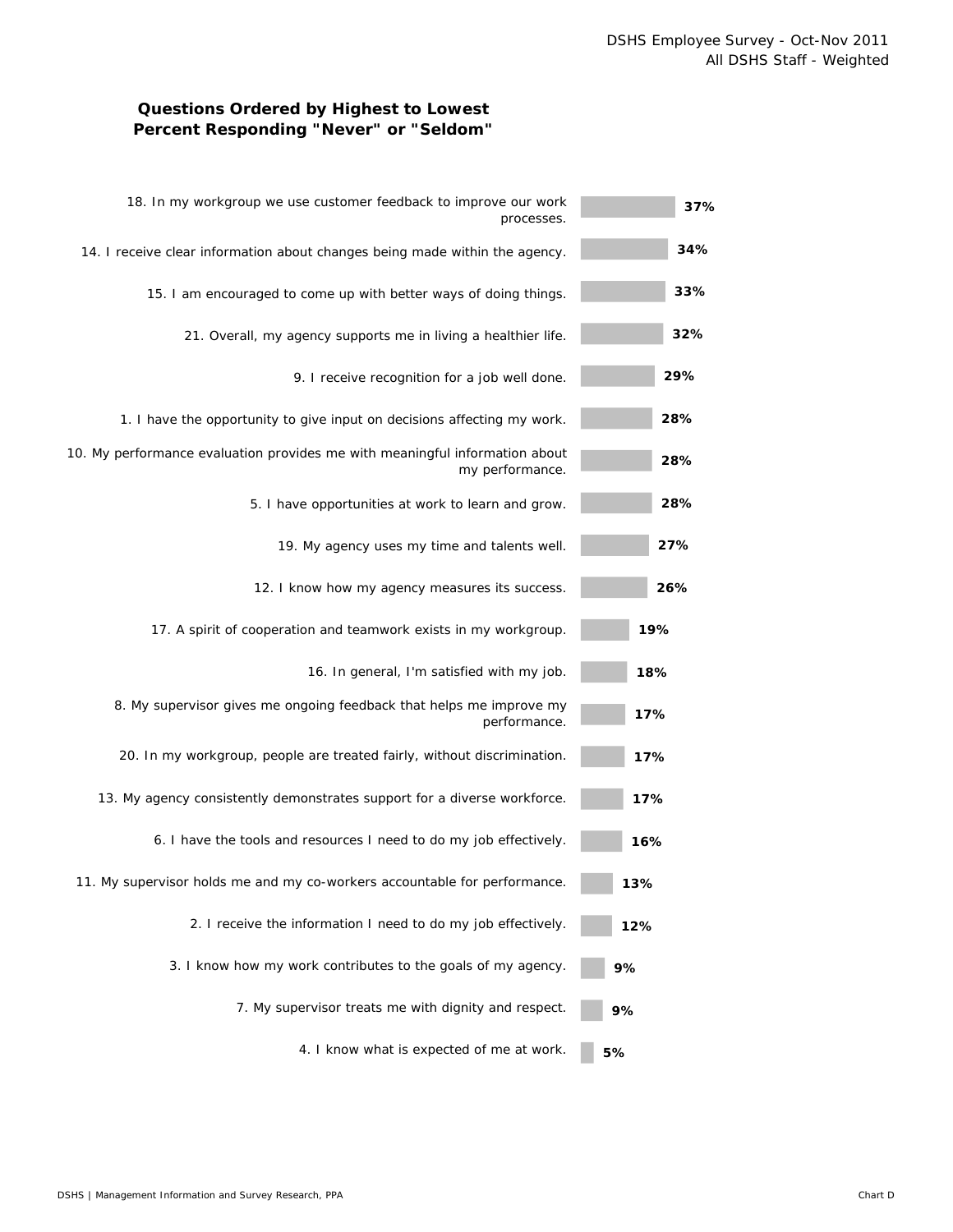### DSHS Employee Survey - Oct-Nov 2011 All DSHS Staff - Weighted

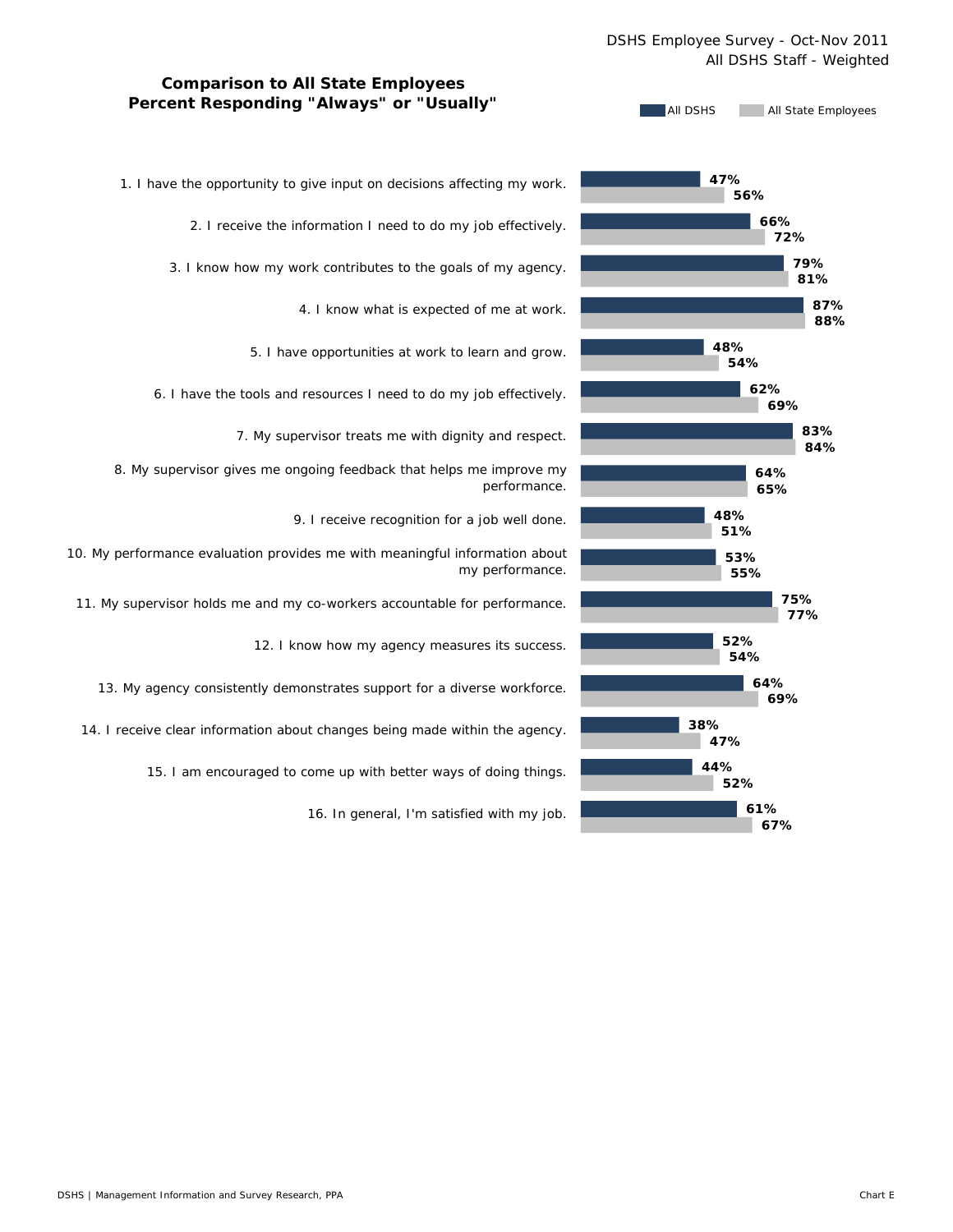## DSHS Employee Survey - Oct-Nov 2011 All DSHS Staff - Weighted



## **Comparison to Previous Employee Surveys Percent Responding "Always" or "Usually"**

- 1. I have the opportunity to give input on decisions affecting my work. $*$ 
	- 2. I receive the information I need to do my job effectively.\* \*\*
	- 3. I know how my work contributes to the goals of my agency.\*
		- 4. I know what is expected of me at work. \*\*
		- 5. I have opportunities at work to learn and grow.\* \*\*
	- 6. I have the tools and resources I need to do my job effectively.\* \*\*
		- 7. My supervisor treats me with dignity and respect. \*\*

8. My supervisor gives me ongoing feedback that helps me improve my performance.

- 9. I receive recognition for a job well done.\*
- 10. My performance evaluation provides me with meaningful information about my performance.\*
- 11. My supervisor holds me and my co-workers accountable for performance.\*
	- 12. I know how my agency measures its success.\* \*\*
	- 13. My agency consistently demonstrates support for a diverse workforce.
	- 14. I receive clear information about changes being made within the agency. (Wording Changed in 2011) \*
	- 15. I am encouraged to come up with better ways of doing things. (Wording Changed in 2011)  $*$ 
		- 16. In general, I'm satisfied with my job.\*
		- 17. A spirit of cooperation and teamwork exists in my workgroup.\*
		- 18. In my workgroup we use customer feedback to improve our work processes.\* \*\*
			- 19. My agency uses my time and talents well.\*
	- 20. In my workgroup, people are treated fairly, without discrimination.\* \*\*
		- 21. Overall, my agency supports me in living a healthier life.
- **NOTES** Weighted data. For comparison purposes, previous workgroups are matched and grouped with current workgroups so the history is consistent. For example, since ADSA was restructured in 2011 to include state hospitals, 2006, 2007, and 2009 data for ADSA includes CSTC, ESH, and WSH. "N/A" means the question was not asked during the survey year. If every percent is zero (0%), then either the workgroup did not exist in the survey year or the workgroup had fewer than 6 respondents and data are suppressed.
	- \* Change between 2009 and 2011 is statistically significant at the .01 level.
	- \*\* Change between 2006 and 2011 is statistically significant at the .01 level.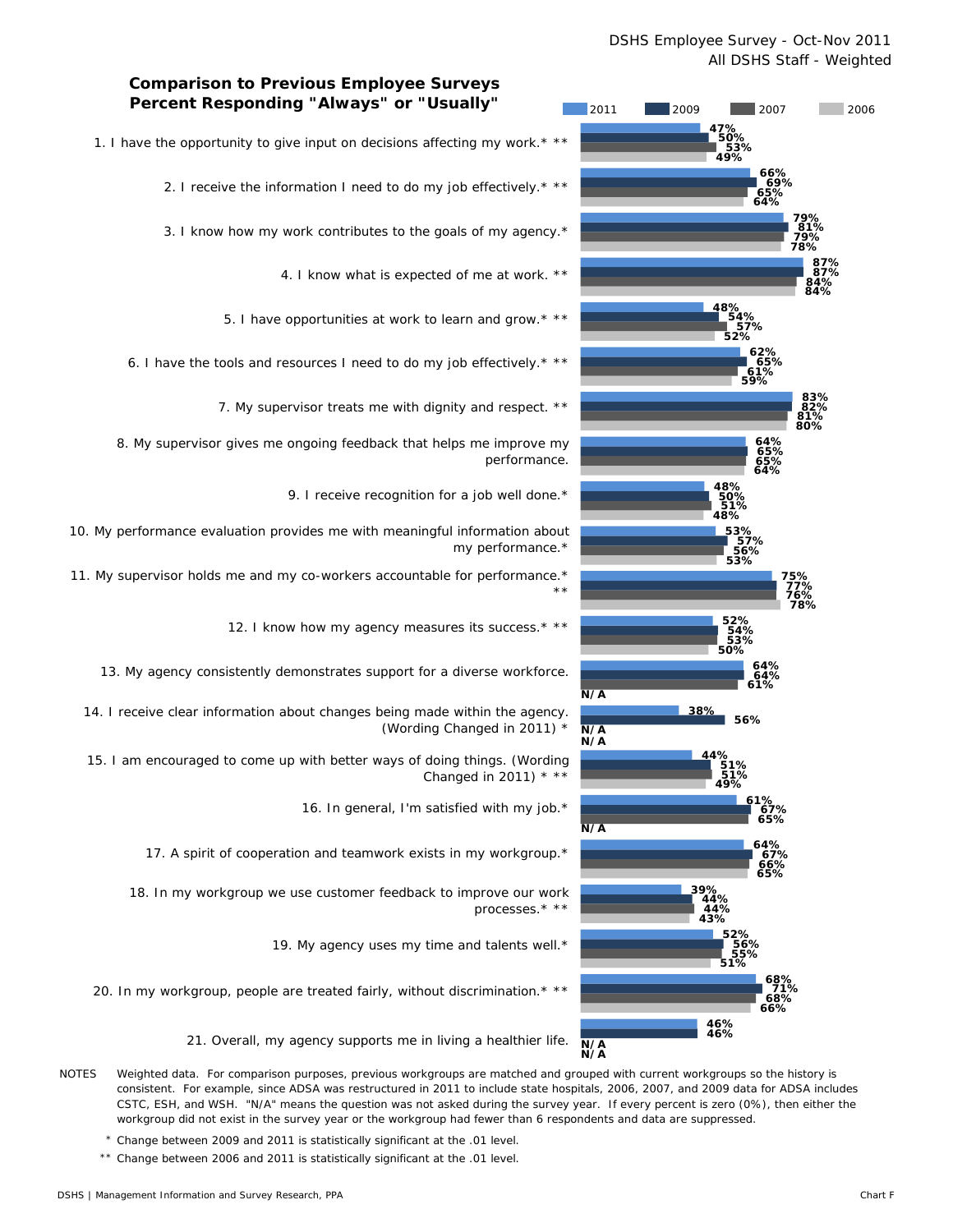### **Major Comment Themes - Number of Respondents Who Made Comments**



NOTE: Grey areas in center of bars represent neutral comments. Percentages for "Needs Work" category are shown as negative numbers to facilitate chart formatting.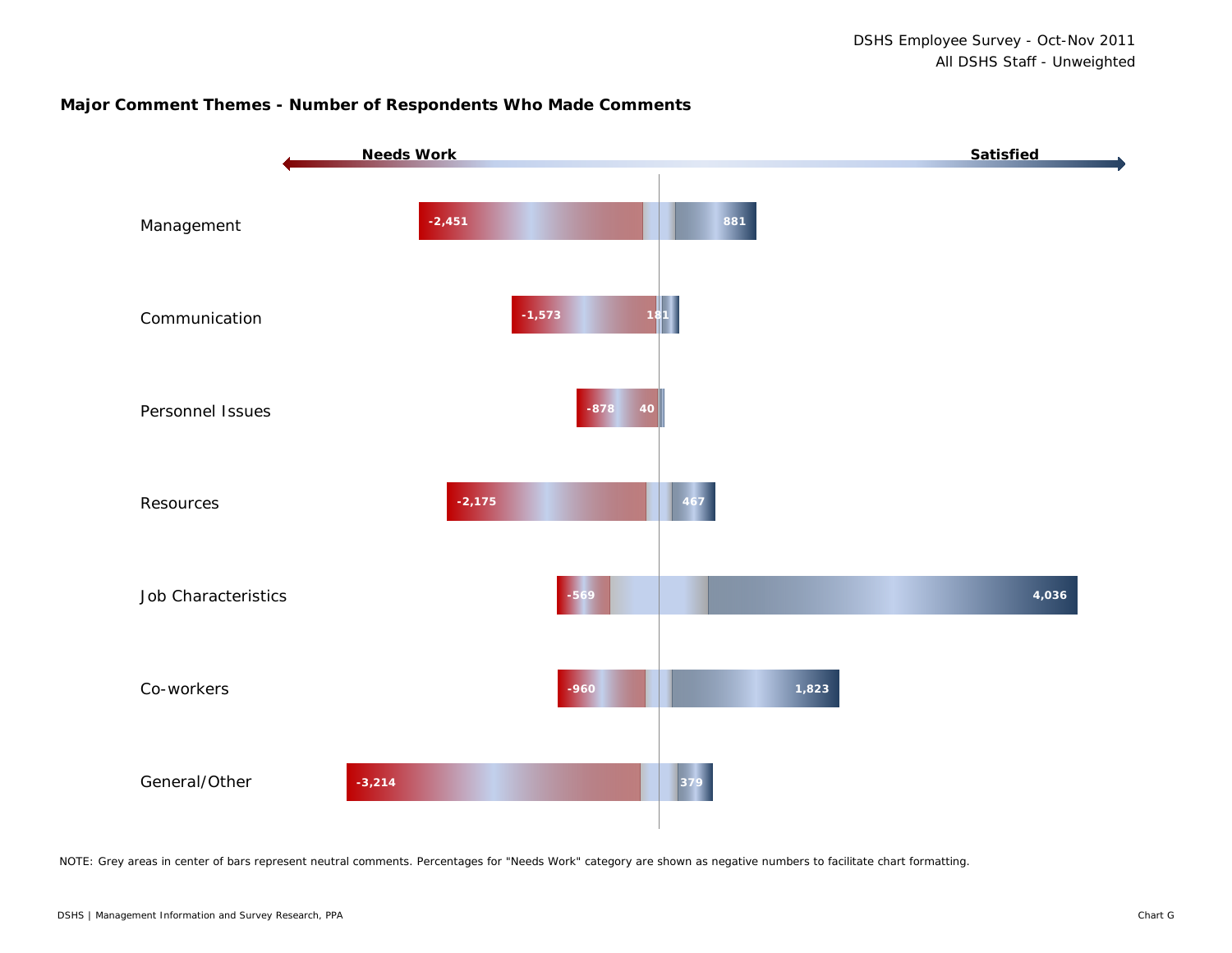#### **Major Comment Themes - Percentage of Respondents Who Made Comments**



NOTES: Percentages show respondents who commented on this theme as a percentage of the total number of respondents who made narrative comments. Percentages for "Needs Work" category are shown as negative numbers to facilitate chart formatting. See Report J for more detail.